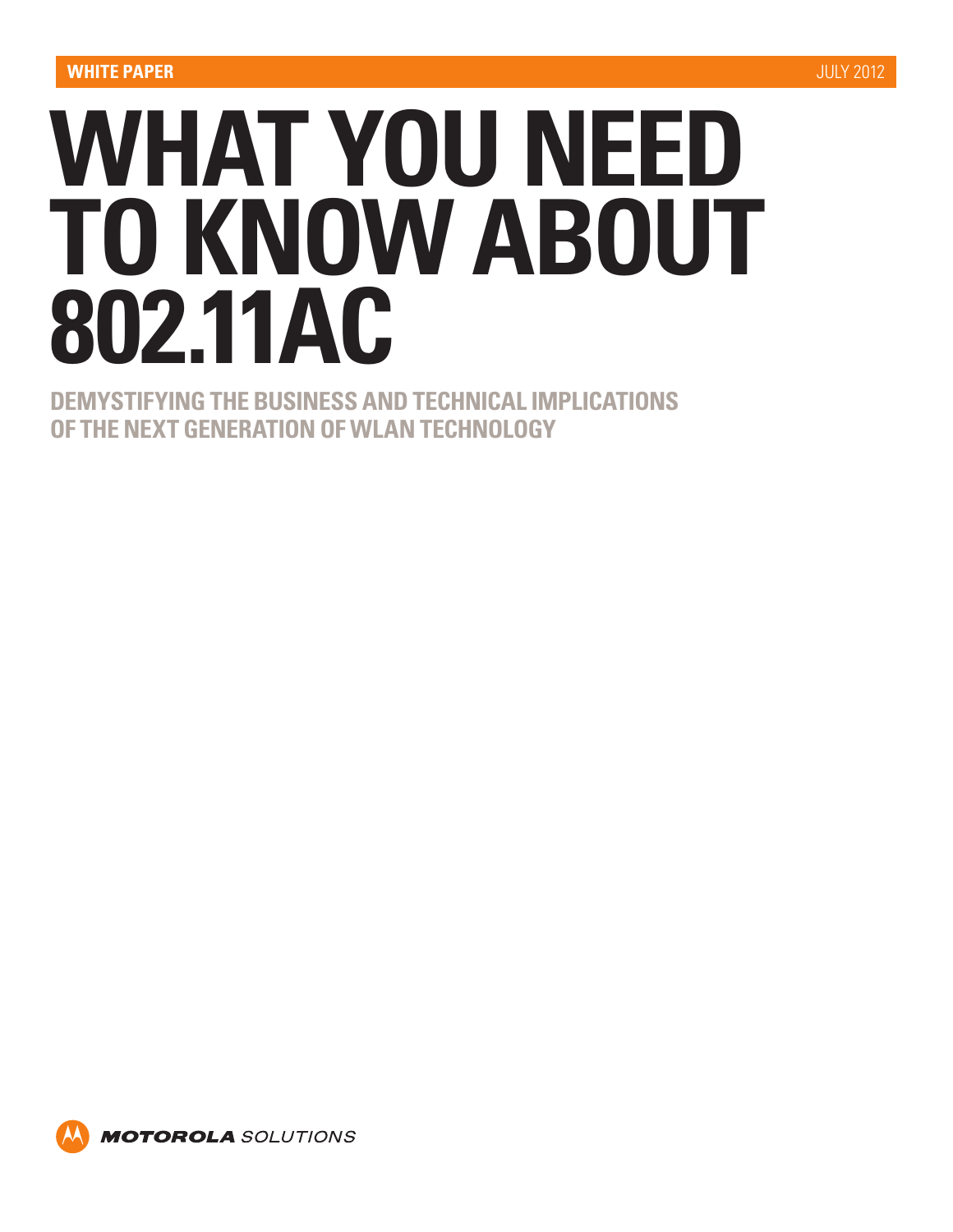# **CONTENTS**

| <b>INTRODUCTION: WLANS IN TRANSITION</b>             | 3 |
|------------------------------------------------------|---|
| <b>WHY DO WE NEED FASTER WI-FI?</b>                  | 3 |
| <b>802.11AC UNDER THE HOOD</b>                       |   |
| <b>HOW MANY SPATIAL STREAMS?</b>                     | 6 |
| <b>INTEROPERABILITY AND MIGRATION CONSIDERATIONS</b> |   |
| <b>CONCLUSION AND SUMMARY</b>                        | 8 |
| 802.11 TIMELINE                                      | 9 |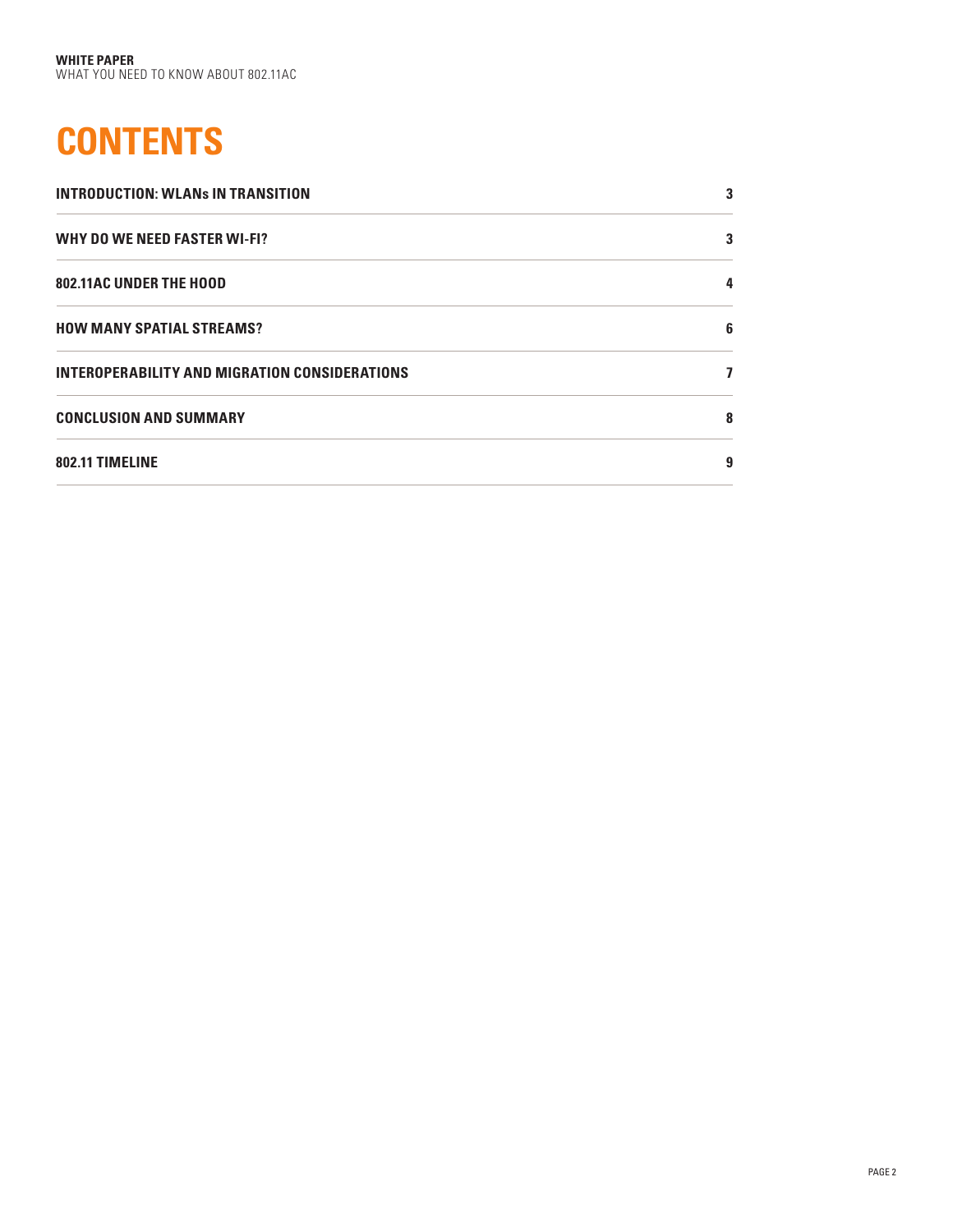## **INTRODUCTION: WLANs IN TRANSITION**

The appetite for wireless bandwidth is seemingly insatiable. Fifteen years ago, the first standard wireless LANs emerged at 1Mbps and 2Mbps to serve niche applications such as warehouse picking, inventory scanning and, in office buildings where mobility wasn't a requirement, cordless PC connections aimed at lowering cabling costs. Fast forward through several WLAN generations to today, and the story has completely changed.

Fifth-generation WLANs are now nearing standardization, and they are poised to run at 1Gbps speeds and beyond to serve any number of mission-critical applications across all industries. Instead of wireless connectivity being reserved for specialized applications or occasional connections in conference rooms, most knowledge workers today use the WLAN as their primary access network, and mobility has become a primary requirement. Employees typically tote a combination of smartphones, tablet computers and laptops supporting both Wi-Fi (802.11) and cellular network connections to access many of their corporate applications.

As a result, greater wireless throughput and denser networks of wireless access points (APs) are needed to satisfy burgeoning bandwidth demands. Today's 802.11n Wi-Fi version, offering 300Mbps to 450Mbps maximum theoretical speeds per radio, has matured. Enterprises have been steadily installing it since 2009. But even its generous capacity is already being tested in some organizations and soon will be in others, driving the IEEE to develop a 1Gbps WLAN standard, called "802.11ac: Enhancements for Very High Throughput for Operation in Bands Below 6 GHz."

The 802.11ac standard now specifies WLANs running exclusively in the 5GHz band, so it will be backward-compatible with 802.11n devices running at 5GHz. The standard is expected to be finalized next year.

## . **WHY DO WE NEED FASTER WI-FI?**

A number of factors are fueling industry progress with 802.11ac standards. Among them:

- • **More users.** Sheer traffic volume is exploding. Wi-Fi has more or less succeeded at displacing Ethernet in the access portion of the corporate network, so there are simply more Wi-Fi users creating traffic. In addition, guest traffic in certain verticals is adding to the loads. For example, retail customers often want to use their Wi-Fi-enabled devices in stores to comparison shop; in turn, retailers take advantage of customers' wireless connectivity by pushing in-store advertising to them over the airwaves.
- **More devices per user/BYOD.** In addition, users now tend to carry at least two devices; most carry a mobile phone and a laptop, and some carry a tablet computer, as well. This has created a dense population of devices with varying transmit power levels, generating more traffic and creating new Wi-Fi design considerations for the enterprise.
- • **"Big" apps.** Users are running bandwidth-hungry apps such as Apple iCloud and Google Drive overthe-air synchronization services, high-def video, Web conferencing, social networking apps, Apple FaceTime videoconferencing and Pandora radio streaming, to name just a few. These consume far more capacity than the low-speed data transfers of yesterday.

• **Cellular offload.** A number of 3G/4G cellular carriers are growing anxious to offload mobile WAN traffic onto Wi-Fi wherever possible to prevent cellular traffic jams. This works because most popular mobile devices support both cellular and Wi-Fi connections, so cellular subscribers can hop onto Wi-Fi when they are in range.

802.11ac will help address and facilitate all of these situations. Final IEEE 802.11ac Working Group approval [is expected in late 2013,](http://www.ieee802.org/11/Reports/802.11_Timelines.htm) though, as with most WLAN standards, the industry's Wi-Fi Alliance expects to certify "pre-standard" products six to 12 months earlier than that, most likely for the home/consumer market. 802.11ac products earning a pre-standard Wi-Fi certification by the alliance have been tested for interoperability by the alliance's labs with a number of other early products built to the 802.11ac standard in its near-final state.

Note that to be considered "standards-compliant," ratification of the final standard must take place, and products must be tested for conformity to all the mandatory components of that standard. Standards conformance/compliance still is not an assurance of product interoperability, as standard features might be interpreted and executed slightly differently. So interoperability testing and certification remains a good idea, whether products are "pre-standard" or built to the final, ratified standard.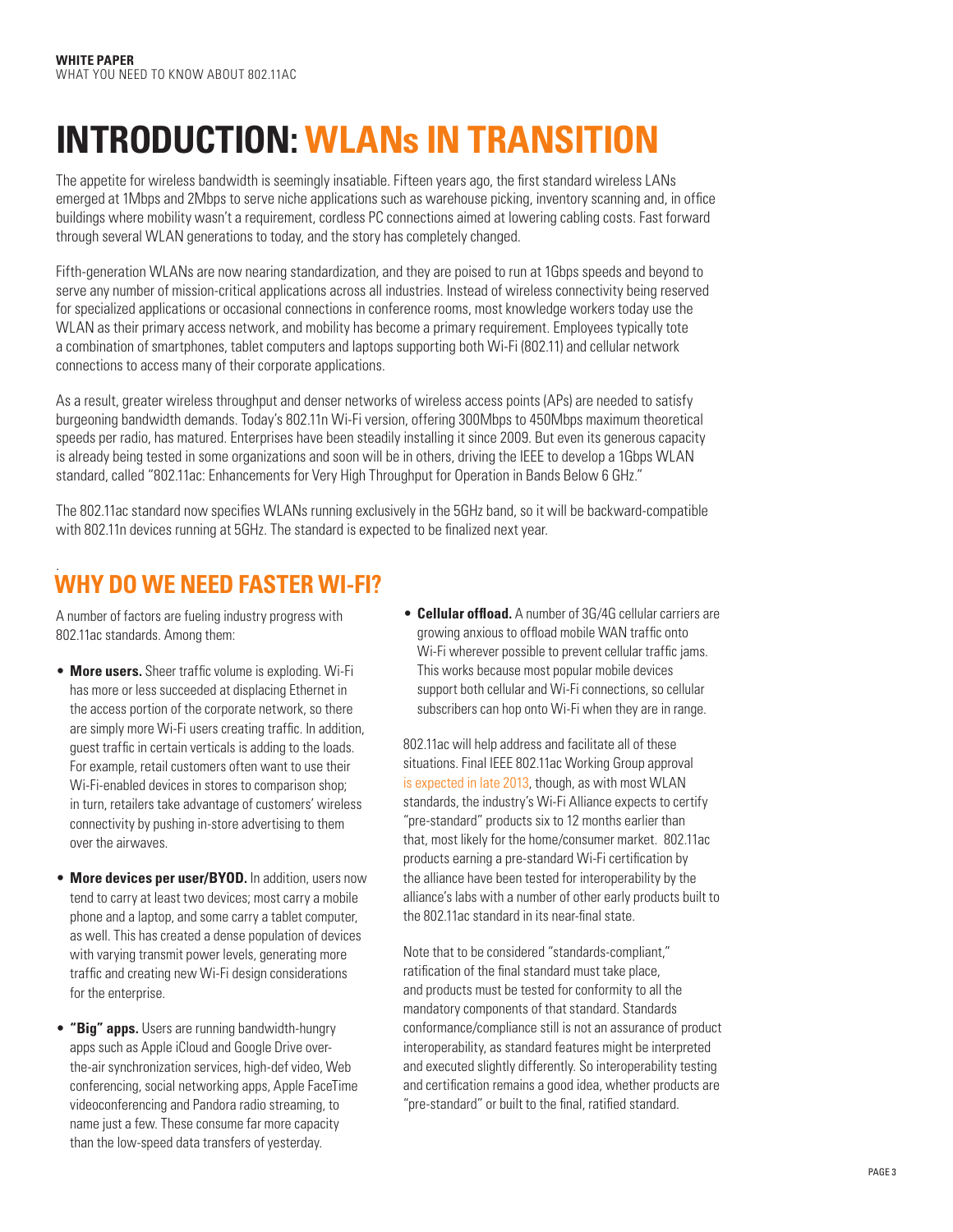## **802.11AC UNDER THE HOOD**

Also known as "Gigabit Wi-Fi," 802.11ac represents more of an evolutionary than revolutionary step up from 802.11n, because the newer standard relies substantially on algorithms already ironed out during the development of 802.11n.

Among the technologies that 802.11n and 802.11ac have in common:

- **Channel bonding** for wider channels and greater throughput
- • **Multiple input, multiple output (MIMO)** antenna technology to avoid multipath interference problems and improve data throughput
- **Beamforming,** or concentrating signal strength from an antenna toward one or more client devices
- **Air time fairness** to prevent overall network performance from "falling back" to the transmission speed of the slowest device on the network. In other words, just as an 802.11a client joining a 5GHz 802.11n network no longer degrades an 802.11n client's performance in the 5GHz band, a 5GHz-band 802.11n client is not expected to degrade the performance of an 802.11ac client.

802.11ac will operate in the 5GHz band, where there are more non-overlapping channels available for design flexibility than have been available in the 2.4GHz range occupied by 802.11b and its successor, 802.11g. 802.11n can run in either band. Representing a "fifth-generation" of Wi-Fi (timeline, page 9), 802.11ac will make use of 80MHz- and, eventually, 160MHz-wide channels using the channel bonding technique, which aggregates 20MHz channels together for a larger wireless "pipe" within the spectrum. Channel bonding in Wi-Fi was introduced with 802.11n, which allowed for aggregating two 20MHz channels for a maximum 40MHz channel width. 802.11ac pushes the technology even farther.

**Figure 1** shows the number of available non-overlapping channels in the 5GHz band using various bonding algorithms. Like all flavors of 802.11 WLANs, throughput and coverage depend on network design, environmental conditions, vendor implementation, the size of the user population at any given moment and other factors. However, 802.11ac can eventually be used with up to eight antennas and associated spatial streams (compared with a maximum of four in 802.11n), so it is rated from 433Mbps up to nearly 7Gbps theoretical maximum speeds.

The higher end of the throughput range is targeted at outdoor applications, where there will be less device density compared with indoors. In addition, the eightspatial-stream support and 160MHz-wide channels are not likely to be supported in the first group of commercially available, pre-standard products expected late this year for the consumer market.

#### **Attributes and Benefits**

As with most generations of new networking technology, getting a boost in throughput and, presumably, resulting application performance is the main benefit expected from 802.11ac.

As noted, there is flexibility in how 802.11ac is deployed in terms of number of antennas and spatial streams and the width of the channels used, which all affect performance and number of devices supported. For example, if 10 clients today each use 30Mbps from an 802.11n AP that delivers 300Mbps throughput using three spatial streams, at least twice as many (20 clients) could easily share an 11ac AP that delivers 600Mbps.

This is particularly beneficial in very dense deployments, such as universities, business offices and manufacturing floors, where a number of devices are collocated closely together.

In addition to enabling the support of wider channels and double the number of spatial streams than 802.11n, 802.11ac also achieves performance improvements from enhanced coding. Quadrature amplitude modulation (QAM) jumps from 64 QAM in 802.11n to 256 QAM in 802.11ac. The greater the QAM number, the more bits per symbol that can be transmitted and the faster the data rate of the wireless

| <b>CHANNEL</b><br><b>WIDTH</b> | <b>NO. OF CHANNELS</b><br>(U.S) | <b>NO. OF CHANNELS</b><br>(EUROPEAN UNION) |
|--------------------------------|---------------------------------|--------------------------------------------|
| 20MHz                          | 21                              | 16                                         |
| 40MHz                          |                                 |                                            |
| 80MHz                          |                                 |                                            |
| 160MHz                         |                                 |                                            |

## **Figure 1. 5GHZ NON-OVERLAPPING CHANNEL AVAILABILITY AT VARIOUS CHANNEL WIDTHS**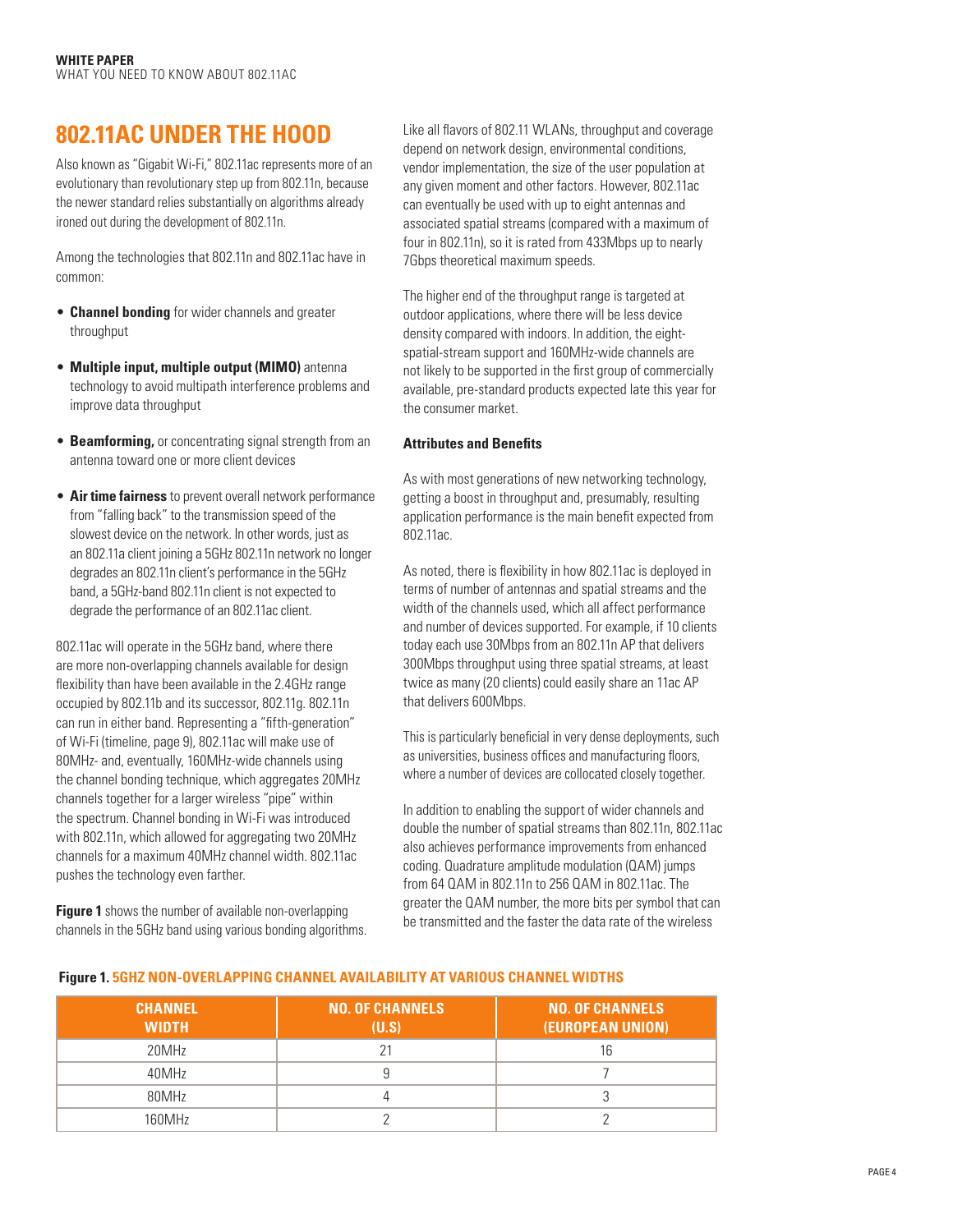link. The 802,11ac standard also specifies more aggressive error correction codes that have fewer redundant bits and is expected to improve rate-versus-range performance and link reliability when operating at a distance.

#### **New Component: Multi-User MIMO**

MIMO capabilities were introduced in 802.11n. Radios spread a user's data into multiple spatial streams, and they are transmitted through multiple antennas, propagating over the air along different paths. When all streams reach the client, the data are recombined.

Multi-User MIMO, or MU-MIMO, to be introduced in the second or third wave of 802.11ac products, supercharges the MIMO capabilities by increasing the number of bits

moved per megahertz of spectrum. While 802.11n's "singleuser" MIMO will only benefit a single device at a time, 802.11ac MU-MIMO allows multiple streams to be assigned to different clients, increasing the total bandwidth that can be transmitted simultaneously. In the example (see Figure 2), an 802.11ac AP with 4 antennas could transmit a 2x2:2 stream to a 2x2:2 client, while using the other two antennas to transmit 1x1:1 streams to 2 mobile devices simultaneously. (see **Figure 2**).

In addition, MU-MIMO builds upon the transmit beamforming (TxBF) option in the 802.11n standard, a technique used to focus RF energy in a given direction to improve signal strength and, thus, throughput of individual client devices. This feature will be a boon to supporting high-density networks but, again, will not likely be supported in the very first 802.11ac products on the market.



## **Figure 2. SINGLE- AND MULTI-USER MIMO OPERATIONS**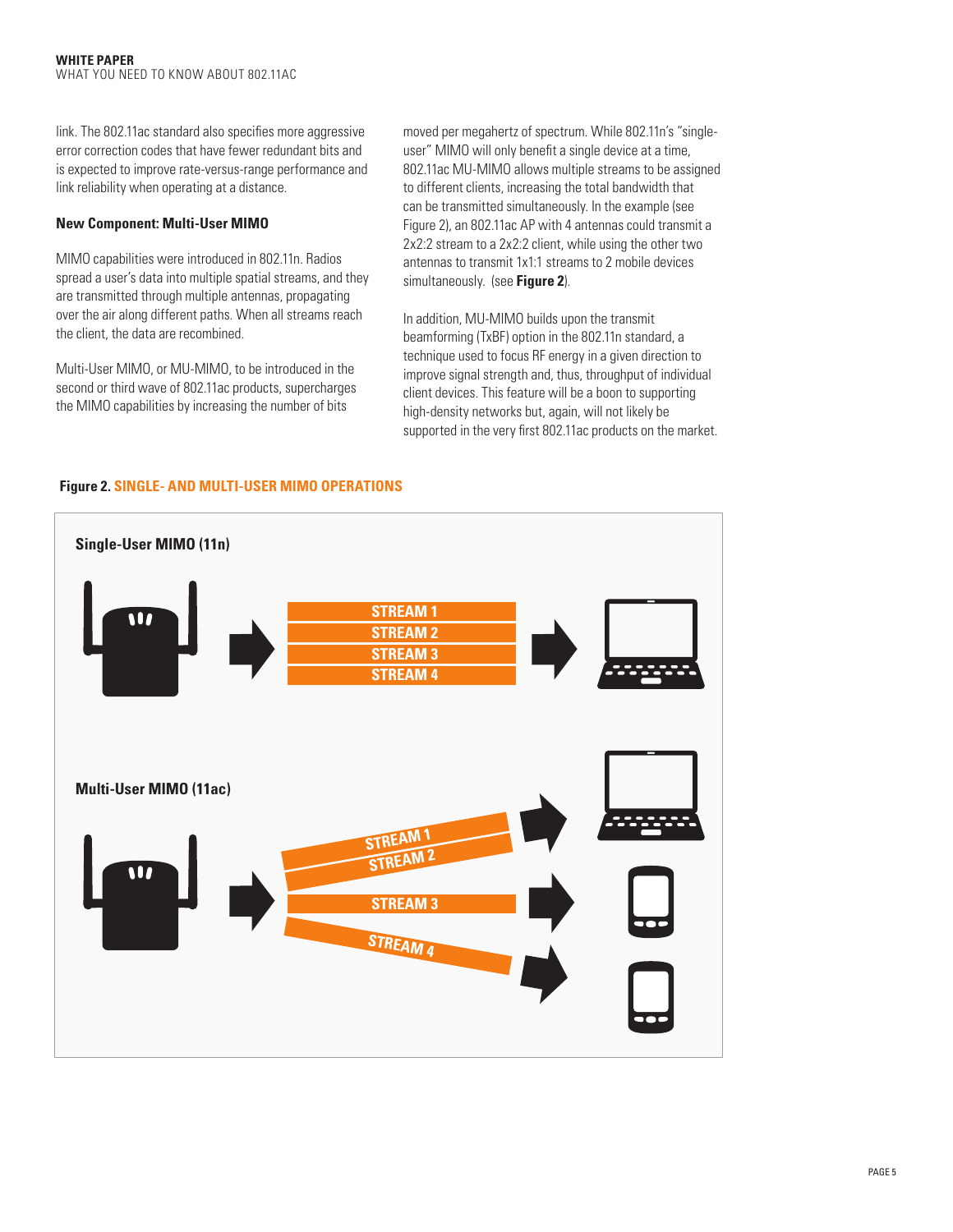## **HOW MANY SPATIAL STREAMS?**

MIMO and spatial stream numbers work together to indicate throughput potential at given ranges. Generally, the greater the number of receive antennas, the greater the distance that a particular data rate can be sustained. But as noted in "802.11ac Under the Hood," page 4, the actual throughput and coverage range users experience depends on the environment – the floor plan, building and window construction materials, configuration of the client devices involved in the transmission, how saturated the network is at a given time and other factors.

MIMO (and, eventually, MU-MIMO) is just one part of the equation. It refers to the number of transmit (Tx) and receive (Rx) antennas involved in exchanging wireless signals across a propagation channel, which is the wireless path that signals take through the air. 2x2 MIMO, for example, indicates two Tx antennas and two Rx antennas. 2x3 MIMO indicates two transmitting antennas and three receiving antennas, and so forth. Spatial multiplexing is a mandatory component of the 802.11n and 802.11ac standards, and MIMO is required in order for spatial multiplexing to take place. So the two work together.

As indicated, spatial multiplexing is a technique whereby multiple antennas separately send different flows of individually encoded signals (called spatial streams) over the air in parallel; in essence, reusing the wireless medium or "multiplexing" the signals to squeeze more data through a given channel. At the receiving end, each antenna sees a different mix of the signal streams. In order to decode them accurately, the receiving device needs to separate the signals back out, or "demultiplex" them (see **Figure 3**).

Note that the number of spatial streams that can be multiplexed over the air is dependent on the number of transmitting antennas. So while 2x3 MIMO has an additional receive antenna compared to 2x2 MIMO, only two spatial streams can be supported in both configurations. Often, to express the number of Tx and Rx antennas as well as the number of spatial streams supported, products are described with the number of spatial streams following the MIMO designation: for example, 3x3:2 indicates support for three Tx antennas and three Rx antennas but two spatial streams, while 3x3:3 indicates three Tx antennas, three Rx antennas and three spatial streams.

## **Potential Benefits of More Rx Antennas**

Whether there's a benefit of having additional Rx antennas is a matter of much debate and independent vendor implementation and testing. The extra receive antenna might increase the range at which a given throughput is maintained. This factor is less likely to be relevant in high-density WLANs in which spectrum is frequently reused with large numbers of APs installed to create smaller "cells" of coverage. However, the additional Rx antenna might also increase throughput at a given range. When you have more receive antennas, the system might experience something called "combining gain," in that more copies of the same transmitted signal will deliver greater signal-to-noise ratio, which strengthens the signals and improves throughput.

The 802.11n standard allows for up to four pairs of antennas and four spatial streams, and the 802.11ac standard allows for double that.



## **Figure 3. BASIC SPATIAL MULTIPLEXING OPERATION**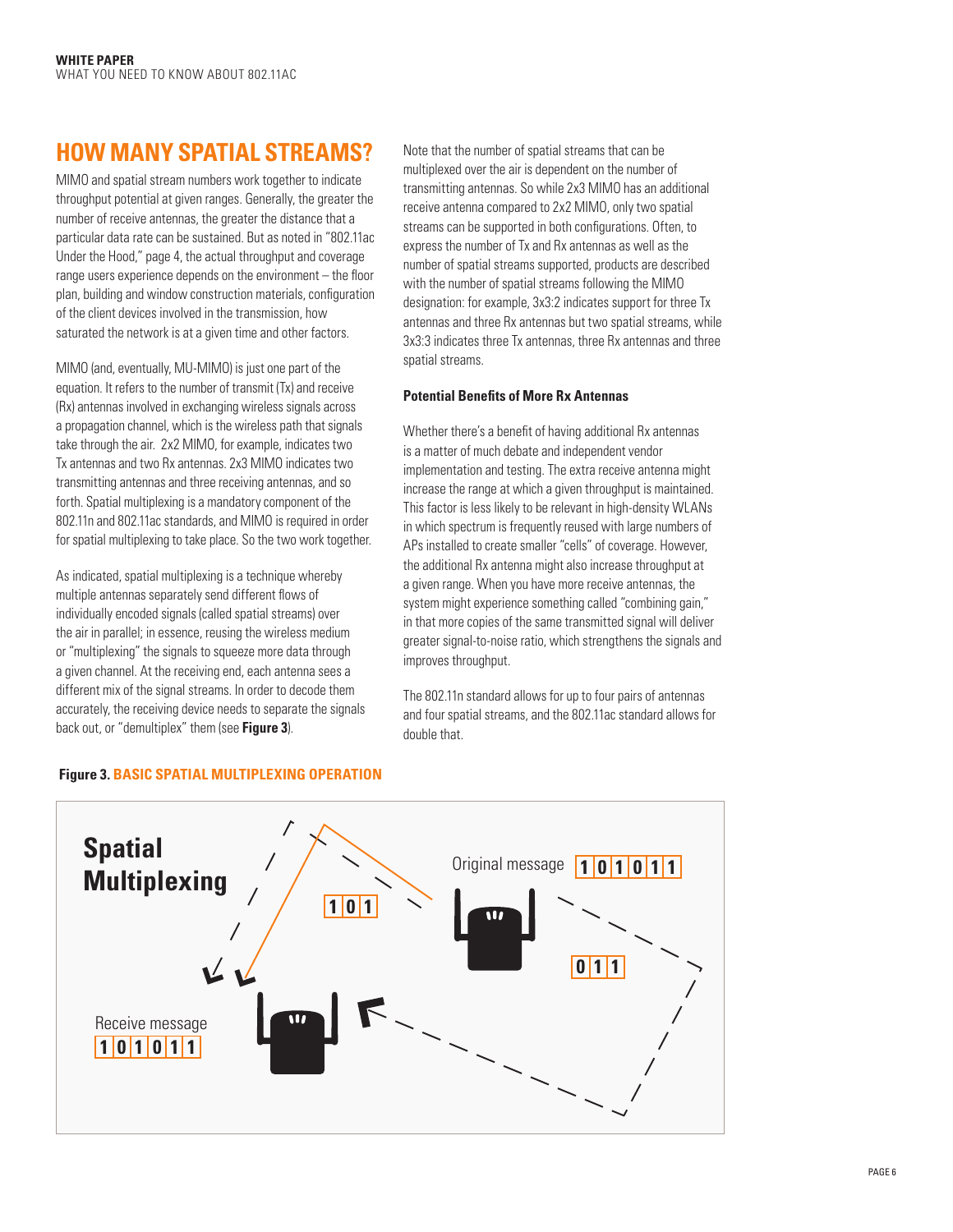#### **Spatial Streams vs. Channel Widths**

All this said, increasingly, many of the devices connecting to Wi-Fi networks are smartphones, which typically have supported just a single stream across a single (unbonded) 20MHz channel. So what good are more antennas, more streams and fatter (bonded) channels?

When MU-MIMO becomes available, the antennas should be more relevant. While a single client with one or two antennas would not be able to fully utilize eight spatial streams offered by an 8x8:8 11ac AP, it's possible for several Wi-Fi clients to share a larger pool of streams and antennas, so that overall aggregate throughput improves for the client population. Early demonstrations of a single-stream 11ac radio, mounted in smartphone prototypes, have delivered approximately 220Mbps in a fairly challenging environment. The faster the handset can transmit its loads, the better its battery life, because faster devices spend less time transmitting and more time "sleeping."

## **INTEROPERABILITY AND MIGRATION CONSIDERATIONS**

802.11ac will be backward-compatible with 802.11n but only with 802.11n clients operating in the matching 5GHz range. The 2.4GHz range, which has been home to 802.11b, 802.11g, much of 802.11n and a variety of non-Wi-Fi devices, has been deemed impractical for enhancing WLAN throughput going forward.

This is a potential sticking point for some of today's mobile devices. Though a number of handsets and tablets built specifically for enterprise applications operate in the 5GHz band, most consumer-class handsets growing popular within the enterprise operate in the 2.4GHz band only. As such, they will not be compatible with 802.11ac per se. Two things will likely happen here:

1) Many organizations will continue to support 802.11n as they introduce 802.11ac, and the 2.4GHz radios in their 802.11n infrastructures will continue to serve the 2.4GHz clients.

2) Newer devices will have multiple radios, including both 2.4GHz and 5GHz Wi-Fi radios. For example, the most current version of the Apple iPhone (the iPhone 4S) supports 2.4GHz Wi-Fi only; however, the latest version of the Apple iPad tablet computer, the iPad 3, supports both Wi-Fi frequencies.

While 802.11ac will not be available in many such devices for a while, support for 5GHz suffices for backward compatibility. And air time fairness algorithms, described earlier, will make sure that each device transmits only for the length of time allotted by the standard it supports so as not to degrade performance of 802.11ac clients running on 802.11ac backbones.

As mentioned, many of the technology concepts that were created for and used by 802.11n were expanded upon and applied to 802.11ac, which bodes well for interoperability testing, as well as initial price points.

The most difficult decision in migrating, perhaps, will be in determining channel plans that take advantage of 802.11ac's fatter channels while maintaining performance for singlestream mobile devices. Otherwise, depending what the range and throughput requirement is for the new installation, it is likely that an 802.11ac AP can be dropped directly into a legacy AP location, one for one.

While 802.11n is specified to support up to four spatial streams, most products on the market today currently support two or three. Early 802.11ac products are likely to support just two or three, as well. Determining whether to invest in early 802.11ac products or mature 802.11n products in the nearterm, then, is likely to depend on how product costs fall out and each organization's philosophy over whether to continue investments in "legacy" technology if it continues to do the job needed. 802.11n was so long in coming and brought such dramatic advances to the Wi-Fi industry, it is hard to imagine it as a "legacy" technology. However, in about a two- to threeyear time frame, that's exactly what it will be.

#### **11ac in Numbers**

Research firm NPD In-Stat expects the 802.11ac standard to trigger an explosion in Wi-Fi-enabled cellular devices, with shipments exceeding 650 million by 2015. In the same year, 802.11ac is also projected to be on one of every four notebooks.

#### **Use Cases for 802.11ac**

The general growth in consumption of WLAN bandwidth is one driver behind 802.11ac. Wi-Fi has simply become the default access network in many organizations. That, coupled with users carrying multiple Wi-Fi-enabled devices and carriers wanting to offload cellular traffic onto Wi-Fi, will soon be pushing the limits of 802.11n. In addition, specific applications and use cases for Wi-Fi are adding to the flood of Wi-Fi traffic and requiring more dense deployments:

- HD outdoor surveillance cameras
- Various healthcare apps, including electronic medical charts on physician tablets and real-time remote "bedside" videoconference patient consults
- Automatic over-the-air backup and synchronization applications
- Backhaul applications; aggregating traffic from lower-speed Wi-Fi networks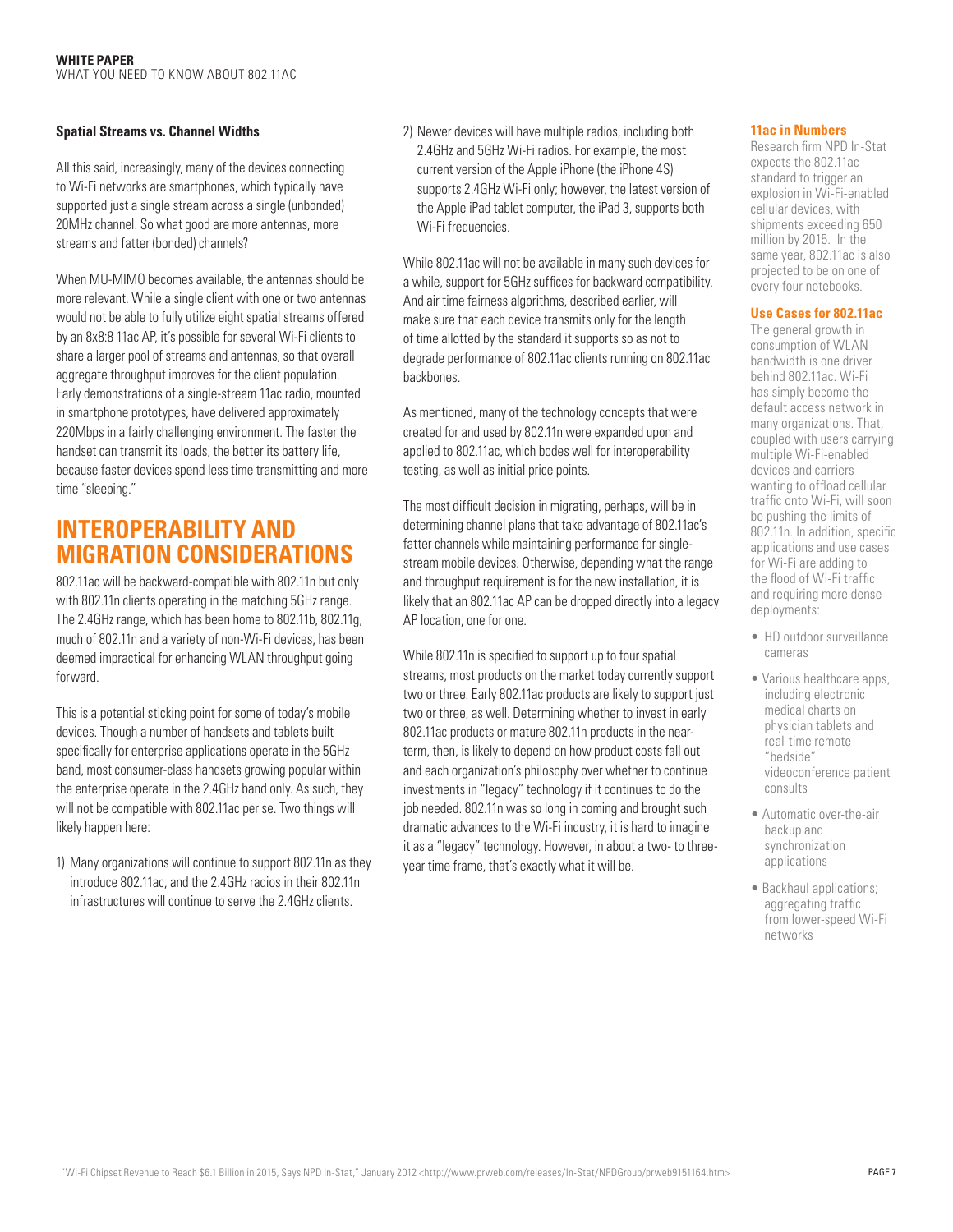## **CONCLUSION AND SUMMARY**

802.11ac represents the fifth generation of IEEE 802.11 WLAN standards and is expected to deliver a data rate connection of at least three times that of 802.11n. Many of the algorithms of 802.11n are being reused, but enhanced, with 802.11ac, which should make the technology easy to fold into existing networks.

802.11ac will be backward-compatible with 802.11n networks operating in the 5GHz range and is expected to offer dramatic improvements in Wi-Fi reliability, throughput and range. 801.11ac is expected to be ratified by IEEE late 2013. The earliest, pre-ratified products are expected late 2012 and will likely ship for the home/consumer market. From there, it's expected that the rollout of new IEEE 802.11ac devices will take between one and three years. By 2015, according to experts, all new Wi-Fi products coming to market are expected to be based on 802.11ac technology.

Enterprise-class products will ship with variations on the number of antennas, spatial streams and channel widths, and the most important education for enterprises to seek at this time is how wider channels, but fewer of them, will affect the organization's channel plan. This is particularly relevant for early enterprise adopters, who will likely be supporting large volumes of single-stream handset clients for a couple of years, as well as clients that use the 2.4GHz band, which will be obsolete in 802.11ac. There's a fine balance between accommodating the high density of these devices with enough channels to avoid cochannel interference and reaping the aggregate throughput benefits of the greater channel widths of 80MHz and, eventually, 160MHz, that have been specified by 802.11ac standards.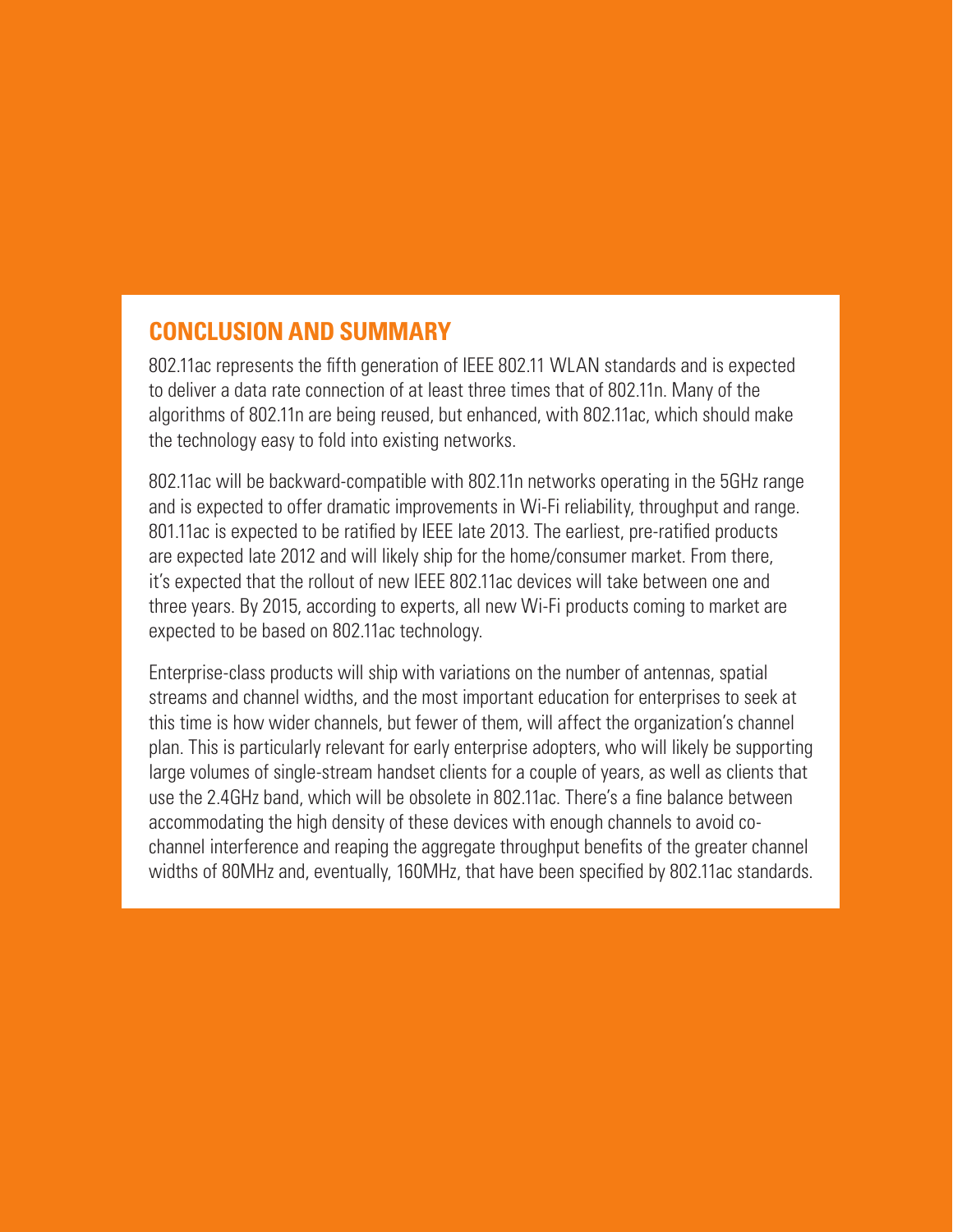## **802.11 TIMELINE**